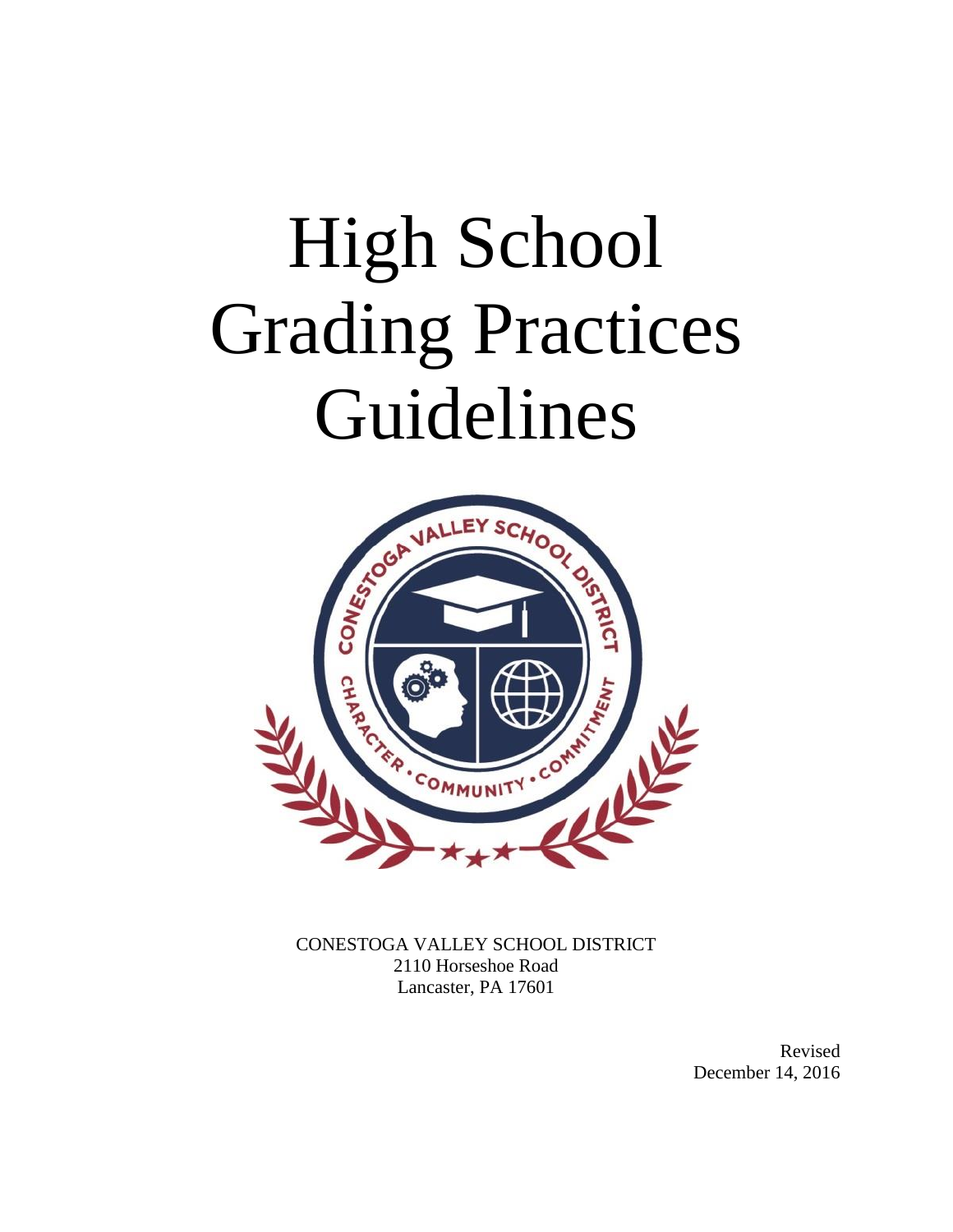# **INTRODUCTION**

Following are grading practices that research has shown to be important for student success. These guidelines are designed to create a consistent system for determining and communicating academic progress of students. If these grading practices guidelines are implemented consistently by all staff members, it is believed that the result will be -- enhanced student learning, improved academic performance, greater student success, and more effective communication with all stakeholders.

# **HIGH SCHOOL GRADING PRACTICES**

**Source of the Grade:** Since grades are a representation of how well the student understands what a teacher expects him/her to know and be able to do, grades shall rely mostly on summative assessments that measure the student's achievement of the learning goals. Grading practices shall then be related directly to stated learning goals (district/department and state standards) and provide an accurate reflection of a student's academic performance. Academic behaviors will be determined by each department to reflect the unique needs and characteristics of departments.

A student's grade may be based on a combination of summative and formative assignments whereby summative assignments should account for at least 85% of the grade and formative assignments may account for no more than 15% of the grade. Students should be informed as to which category the assignment falls at the time it is assigned.

**Formative Assessments:** Formative assessments are used to inform the success of instruction and can play a part in the student's grades. Formative assessments are designed to help the students and teachers identify areas needing improvement. Grades help the student understand what is needed to reach proficiency. They also help the teacher determine student progress toward achieving the stated goals (district/department and state standards) and provide assistance with identifying instructional needs and planning instructional strategies. Homework assignments may be formative or summative.

**Summative Assessments:** Summative assessments evaluate the extent to which a student has achieved knowledge of the stated goals (district/department and state standards). These typically occur at the conclusion of a period of instruction or when a teacher has completed instruction related to the stated goals. Students will be notified prior to all summative assessments.

Departments will implement common assessments such as: benchmarks, unit assessments, district assessments, final exams, etc. Selection and development of assessments will occur at the department level.

Teachers should share with students, verbally and in writing, what it is they are expected to know and be able to do at the conclusion of a specific unit of study. These stated learning goals (district/department and state academic standards) should come directly from the planned course upon which all instruction and assessment should be based. Consider providing an opportunity for reassessing after remediation has occurred.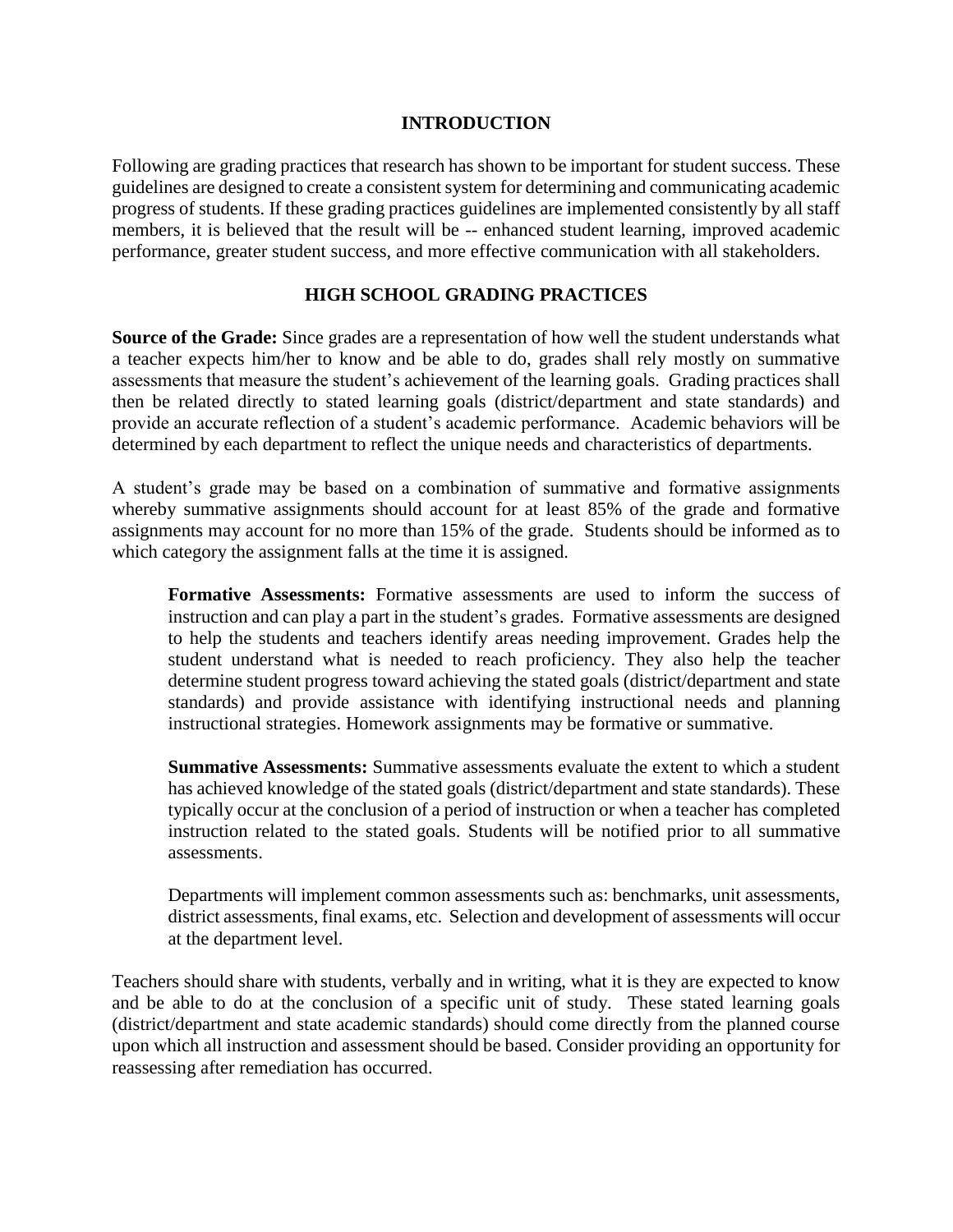**Syllabi:** In order to communicate, clarify, and reinforce expectations related to the high school's grading practices, individual department requirements, and teacher requirements, every teacher is required to provide each student with a course syllabus using the district approved template (see Appendix A).

Teachers will be required to include the grading practices on their course syllabi. Departments have the flexibility to be less rigid but not more rigid than what the high school grading practices require. Each department will establish guidelines that support this plan.

# *Source of the Grade - Application:*

- *Grades are a reflection of what the student is able to know and do as a result of participating in an educational experience.*
- *Grades can be a combination of Summative (no less than 85%) and Formative (up to 15 %) assignments/assessments.*
- *Common assessments should be used by departments to ensure a common experience and common data collection.*
- *Students need to know what is expected of them.*
- *Consider reassessing students after remediation.*
- *A Syllabus is required for each course at the high school.*

**Effort & Participation:** Reporting student behavior is important and necessary. Teachers will report student Work Habits on the report card by utilizing the following scale: O – Outstanding; S – Satisfactory; N – Needs Improvement; or U – Unsatisfactory. Teachers will use a departmentapproved rubric to determine work habits.

Quantifiable behaviors evaluated on a rubric to calculate effort and participating are acceptable source of grades. Turning in lab fees, signed forms, etc. are not appropriate sources for grades. However, these behaviors can be reported separately in the comments or Work Habits section of the report card.

Teachers are encouraged to provide comments on the report card. Students with a failing grade must have comments provided by the teacher on the report card indicating the cause of that failing grade.

**Extra Credit:** It is left to the teacher's discretion whether to offer extra credit. All extra credit must, however, be academically based and assess knowledge and/or skills. A student will be permitted to earn no more than two percentage points to boost a grade.

# *Effort & Participation - Application:*

- *Teachers must use the Work Habits score and encouraged to use comments on the report card to communicate student behavior, unless the student is failing then the comments are required.*
- *Grades must be based on quantifiable sources.*
- *A student will be permitted to earn no more than two percentage points to boost a grade.*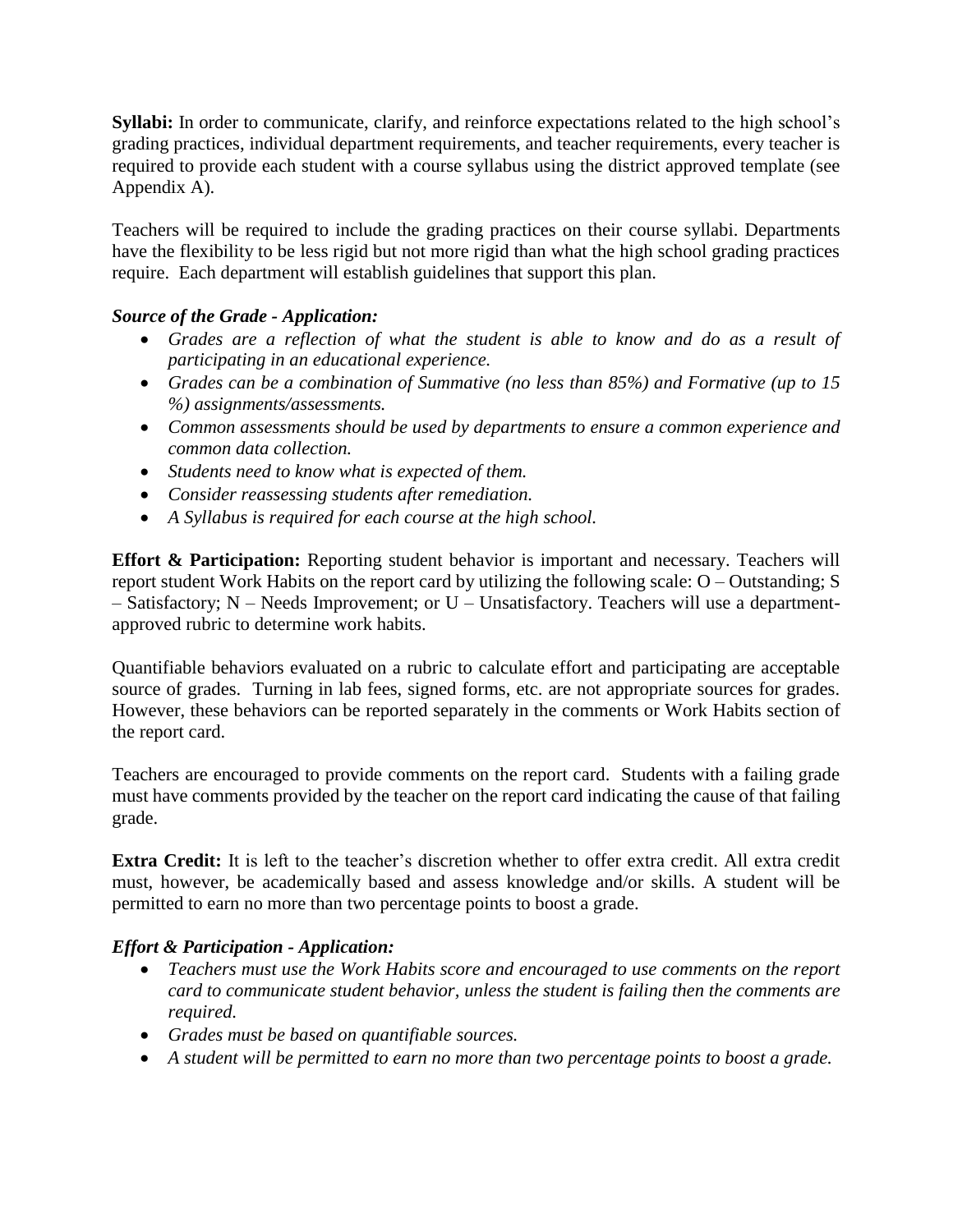Late & Missing Work: Teachers may set due dates for graded assignments that will be part of the student's grade, and they may exempt students from penalties. Since assignments are drawn from the district curriculum (district/department and state academic standards), it is important for all students to know the information from the assignment. As a result, students will be expected to complete all required assignments.

Late Work: If summative assessments do not meet the set due date (barring absences), assessments may be reduced 10% each school day that the assignment is late.

**Missing Work (Absent)**: Scholastic work missed as a result of excused absence, for disciplinary reasons or for unexcused absence of less than 4 days may be made up according to the following guidelines: For every day a student is absent (not to exceed five consecutive days), he or she will be allowed two days to make-up missed work. Any student missing more than five consecutive days must request work to be sent home through the assistant principal's office. Work missed because of approved educational trips may be made up regardless of length of absence.

**Missing Work (Incomplete):** Students are expected to complete all required work. In the electronic grade book, "I" will be used to represent incomplete work. In order to avoid inflated/misleading grades throughout a grading period, "I" will be calculated as a zero until the "I" is updated. Incompletes must be changed if the student completes the work. Additionally, zeroes can only be assigned permanently after exhausting the time allotted for late and make-up work as outlined in this document (see Late Work above). After the marking period ends, incomplete assignments ("I" in the grade book) must be changed to "0" to calculate the student's final grade.

# *Late & Missing Work - Application:*

- *Teachers may set due dates.*
- *Students that turn in work past the due date may have 10% per school day removed from their score.*
- *Absent students have two days for every one day absent to make up the work without penalty.*
- *Students may make up any work from less than four unexcused absences.*
- *Incomplete assignments (barring absences) will be recorded in the electronic gradebook as an "I" which equals a zero until the assignment is completed or the allotted time for completion is exhausted. Incomplete assignments are subject to teacher/team procedures for the missing work.*
- *"I" must be converted to "0" to calculate the student's final grade.*

**Reporting Grades**: Current grades will be posted on the district's Sapphire Community Portal for Parents. Every two weeks, students without access to the Sapphire Community Portal for Parents will be provided a printed copy of their grades in each class (if requested by parent).

**Parent Contact:** Maintaining strong communication with the parents and/or guardians of our students is a key factor in their success. Therefore, if a student's grade to falls below a 65%, the teacher will communicate his/her concern with the student and directly to the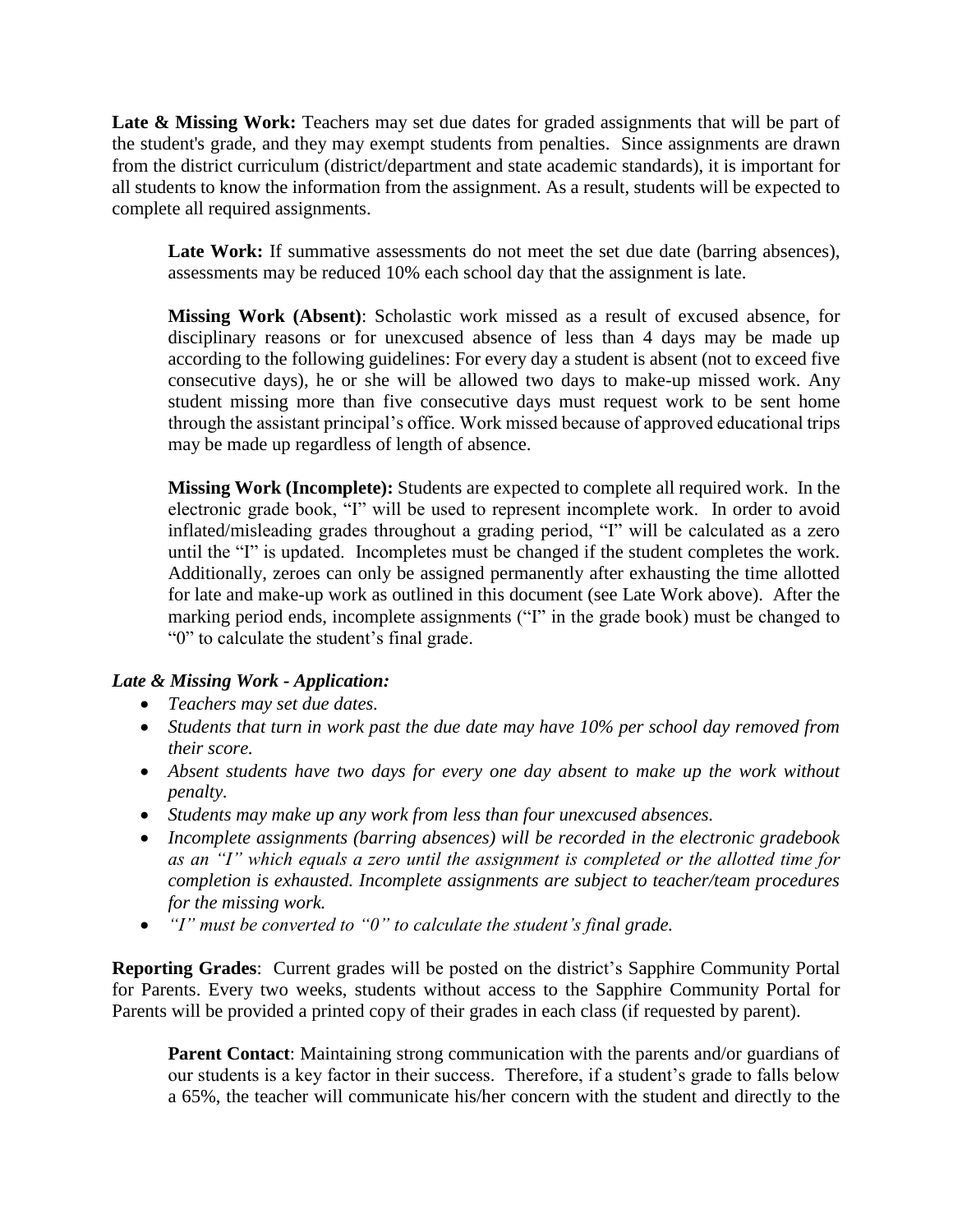parent/guardian by phone or email. The teacher will also communicate a list of these concerns with the guidance office and his/her direct supervisor by recording the parental contact in Sapphire's Communication Manager. By communicating concerns early with the aforementioned people, the team can circumvent any issues before these issues result in the student's failure of the course.

**Report Card:** Since the grade is a reflection of the student's knowledge of the stated learning goals (district/department and state standards), student behaviors should be reported on the report card as a Work Habits grade. Comments on the report card can also indicate how a student is behaving. Teachers should provide comments on the report card. Students with a failing grade must have comment(s) provide on the report card indicating the cause of that failing grade.

**Transcript:** A summary of the High School experience, listing student attendance, courses taken and final grades/credits earned, GPA, class rank, and graduation date. It also includes a variety of standardized test scores such as ACT, SAT, and Keystone Exams. On the reverse side of the transcript, the student may self-report extracurricular activities and awards/recognitions earned.

**Grading Scale:** A+= 98-100; A= 92-97; A-=90-91; B+=88-89; B=82-87; B-=80-81; C+=78-79; C=72-77; C-=70-71; D+=68-69; D=62-67; D-=60-61; F=Below 60.

**Electronic Gradebook Values:** To facilitate clear communication of grades to parents with a multitude of teachers using the electronic gradebook and Sapphire Community Portal for Parents, it is best to have a standard set of values for scores as set in the preferences tab of the electronic gradebook. Please note: If teachers copy over their assignments from the previous electronic gradebooks, they need to make sure they update the due dates of all the assignments.

**Medical (M):** As noted, an Incomplete (I) as a final grade must be converted to a numeric/letter grade when the allotted time for completion is exhausted. Under the direction of the principal only, the teacher may assign a final grade of "M" to indicate a long term medical condition prevented the final grade calculation. The medical designation may remain indefinitely.

### **Teacher Preferences** *(Must be set by the teacher under "Options", "Preferences")*

- $\bullet$  "I" Incomplete = Zero This can be changed if the student completes the work. *Note: All "I" must be changed to "0" after the end of the marking period to calculate student grades.*
- "Blank Grades" = Excused  $-$  This will not impact the student's score and can be entered at any time.

### **Pre-Set in Gradebook**

 $\bullet$  "Abs" Absent = Excused – This will not impact the student's grade and can be entered when the student returns or become an "I" if incomplete.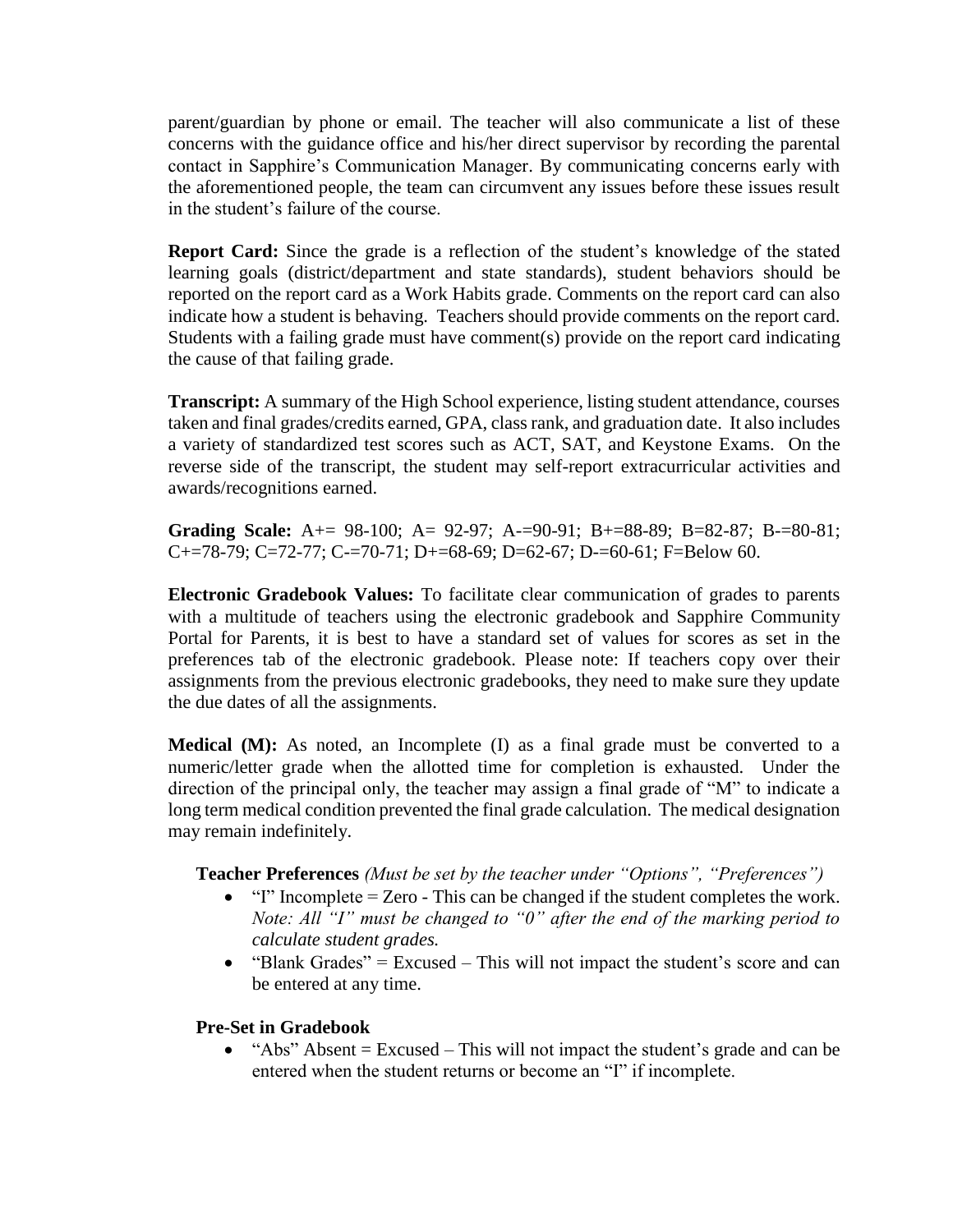$\bullet$  "Ex" Excused = Excused – The expectation is that this assignment will be ignored for grade calculations.

**Noting Accommodations without an IEP:** Students without an IEP may receive standard testing accommodations such as small group, extended time, reading text aloud to self or an adult, or sitting in a distraction free location without penalty. Accommodations provide students with alternative means of instruction or assessment based on individual needs but are not modifications to the curriculum. Accommodations will be documented and shared with professional staff via district or departmental guidelines.

**Noting Modifications without an IEP**: The classroom teacher, as part of an instructional team, will work with the Subject Area Supervisor to identify students and determine what types of modifications will be made in the course(s) in which they participate. Modifications alter the curriculum and without an IEP must be documented and communicated to the professional staff as well as the parents.

**IEP & ELL**: Use of teacher-developed accommodations/modifications, which promote student success, should be implemented in accordance with the student's IEP. Likewise, grading ESL students should occur in conjunction with support from the ESL department; the teachers will develop and implement accommodations/modifications which promote ELL student success.

# *Reporting Grades - Application:*

- *Teachers will maintain their Sapphire Gradebook using building wide definitions for grades and lettered values such as "I", "Abs", etc*
- *M = Medical may be assigned indefinitely as a final grade but only with principal permission.*
- *Teachers will make meaningful contact with parents if the student's grade drops below a 65%*
- *Work Habits and comments will be used to convey student behaviors.*
- *Document and communicate accommodations and modifications for non-IEP students.*
- *Implement the accommodations and modifications outlined in IEPs and advocated by the ESL department.*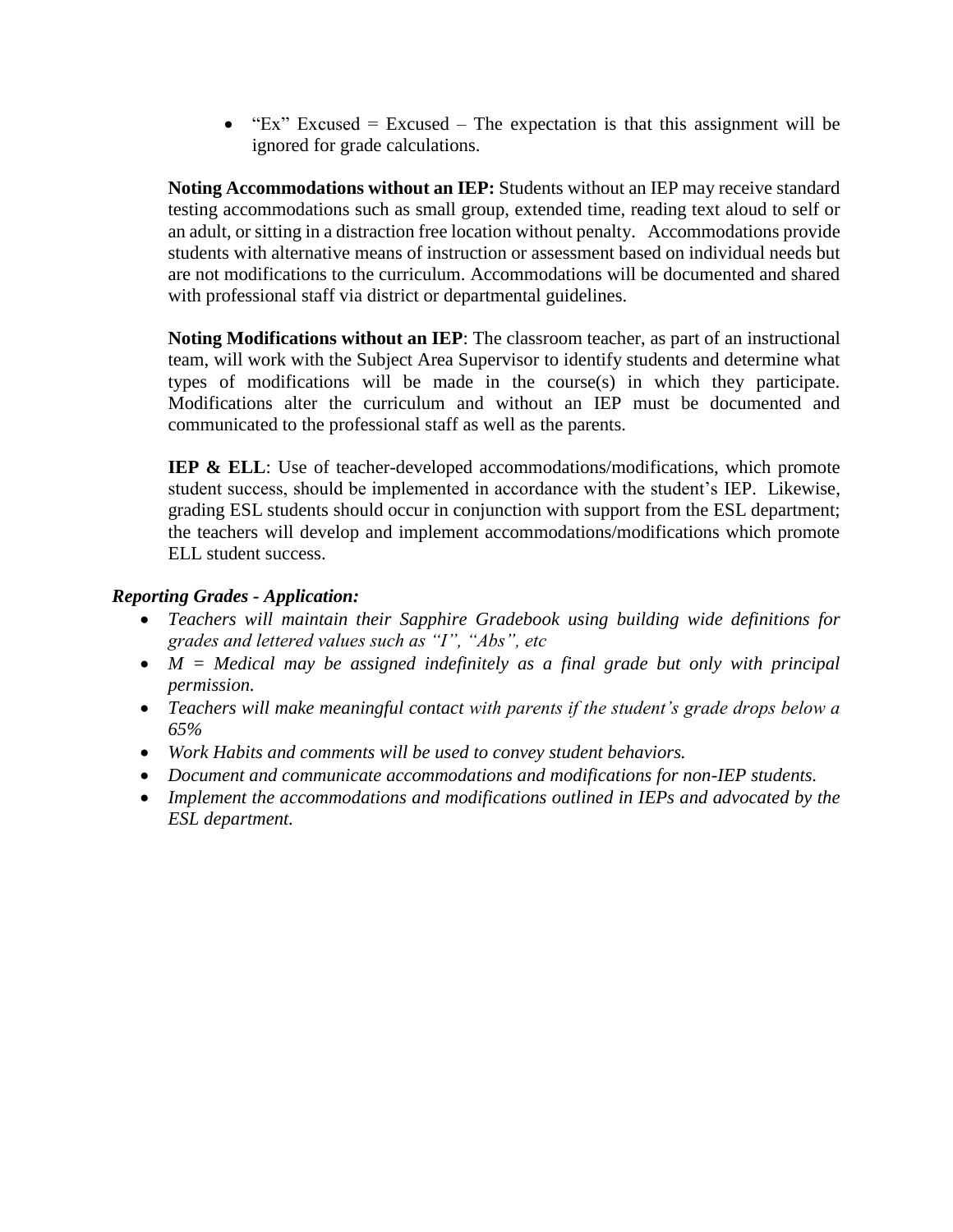# **CONESTOGA VALLEY HIGH SCHOOL**

**Course:** Class Name **Teacher:** Teacher Name **Phone:** (717) 397-5231 ext. 0000 **E-Mail:** teacher\_name@conestogavalley.org



# **Course Syllabus**

# **Course Description and/or Objectives:** (This may be from the course selection booklet or written by the instructor.)

#### **Resources:**

Examples: Textbook, Calculator, Novels, Supplies, Attire, etc.

### **Student Behavioral Expectations and/or Academic Responsibilities:**

Examples: Be on time for class, resect, pass procedures, dress for class, etc.

### **Other Course Information:**

 Examples: Calculator Use Policy, Plagiarism Policy, Textbook Replacement Costs, Laboratory Fees, Dress Code (P.E.), etc.

**Department Grading Practices: Procedures for calculating grades** (Place your procedure here for calculating marking period grades. Remember the 85% summative and 15% formative guideline.)

- Formative Grades (Not to exceed 15% of MP grade): Pretests, homework, projects, classwork, discovery labs, formative essays, etc.
- Summative Grades (At least 85% of MP grade): Tests, quizzes, long-term projects, long-term homework, lab reports, science fair, summative essays, etc.

### **Final Course Grade**:

 Examples: Tests, Quizzes, Essays, Project, Speeches, Presentations, Lab Reports, Research Reports, Independent Practice, Homework, Class Preparation, etc.

*Keystone Class Note: Students must score at least "Proficient" on the Keystone Exam to graduate from CVSD. If they score "Basic" or "Below Basic", students must take a remediation course and re-take the Keystone Exam until they are proficient or complete the State Mandated Project.*

Late Work: If summative assessments do not meet the set due date (barring absences), assessments may be reduced 10% each school day that the assignment is late.

**Missing Work (Absent):** Scholastic work missed as a result of excused absence, for disciplinary reasons or for unexcused absence of less than 4 days may be made up according to the following guidelines: For every day a student is absent (not to exceed five consecutive days), he or she will be allowed two days to make-up missed work. Any student missing more